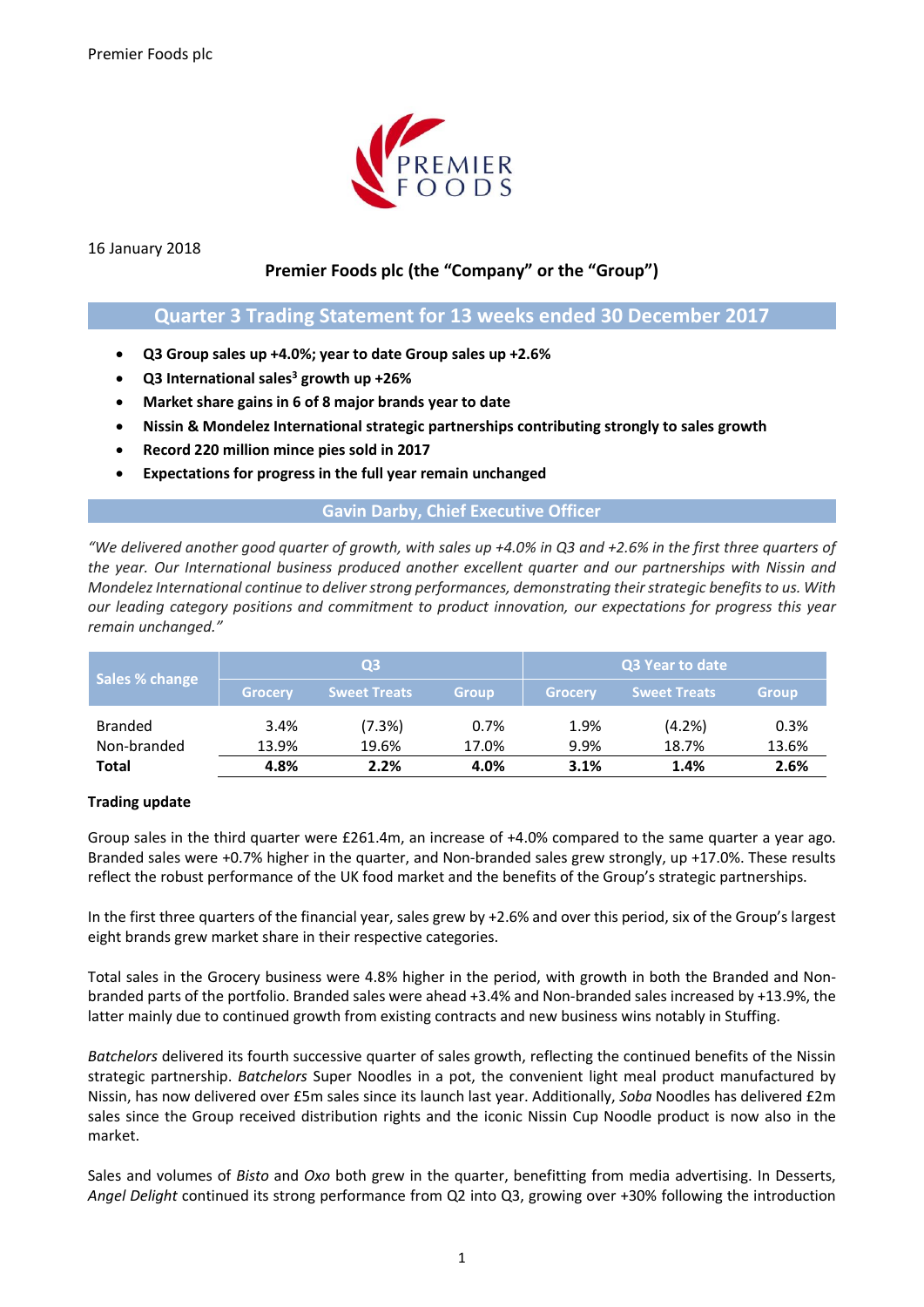Premier Foods plc

of the convenient ready to eat pot range in 2017, while *Ambrosia* sales were lower. Cooking sauces also delivered sales growth in the period, with improved trends from *Sharwood's* and *Homepride* in particular.

International sales<sup>3</sup> increased by +26% in the quarter, reflecting continued strong progress in Australia, the launch of Mr Kipling and Cadbury cake in New Zealand and a number of new customer listings for Sharwood's in Europe and the USA.

Sweet Treats sales increased by +2.2% in the period and while Branded sales were (7.3%) lower than the prior year, further strong growth was seen in Non-branded sales, which grew +19.6%.

*Cadbury* cake sales continued to grow strongly in International markets, but were lower in the UK during Q3, following some short term capacity constraints. Additionally, Cadbury sales were impacted by a move to more optimal promotional activity compared to the comparative period, albeit this follows a good run of growth over the previous two years. Looking to the fourth quarter, the Group has just launched new *Cadbury* 'Heroes' cupcakes, aligned to the consumer trend of indulgence, which is the first time *Cadbury* cake has utilised the 'Heroes' brand. Sales of *Mr Kipling* cakes were also lower in the quarter, again following a move to more optimal promotional activity. In the fourth quarter, a new range of low sugar *Mr Kipling* slices have been launched in flavours such as Smashing Strawberry and Awesome Apple. This new range has 30% less sugar than other slices at an average of 92 calories per slice.

Non-branded Sweet Treats sales benefitted from increased volumes of Mince Pies compared to the prior year, contract wins in seasonal lines and growth in the discounter sector. The Group sold a record 220 million mince pies in 2017; approximately 4 million more than the prior year.

### **Cost reduction and efficiency programmes**

Cost savings from the Group's SG&A cost reduction programme are flowing through in both business units as expected, however overall supply chain costs are running ahead of expectations.

The first stage of the three phase transition to a new centralised warehousing and distribution logistics operation has now been completed, despite some initial implementation challenges. The next two phases of the Group's transformation programme are on track to be completed during the course of FY18/19, after which the full benefits are expected to be realised.

## **Outlook**

The Group's expectations for progress in FY17/18 remain unchanged. Net debt at the year end is expected to be lower than the prior year. The rate of deleveraging is on track to accelerate in future years asthe Company pursues its target of reducing Net debt/EBITDA to below 3.0x.

 $\sim$  Ends  $\sim$ 

#### **For further information, please contact:**

| <b>Investors and analysts:</b>                 |                      |
|------------------------------------------------|----------------------|
| Alastair Murray, Chief Financial Officer       | +44 (0) 1727 815 850 |
| Richard Godden, Director of Investor Relations | +44 (0) 1727 815 850 |
| Media:                                         |                      |
| Maitland                                       |                      |
| Sundeep Tucker                                 | +44 (0) 20 7379 5151 |
| Joanna Davidson                                | +44 (0) 20 7379 5151 |

#### **Conference call**

A conference call for investors and analysts hosted by Gavin Darby, CEO and Alastair Murray, CFO, will take place today, 16 January 2018, at 9.00am, details of which are outlined below. A replay of the conference call will be available on the Company's website later in the day: [www.premierfoods.co.uk/investors/results-centre](http://www.premierfoods.co.uk/investors/results-centre)